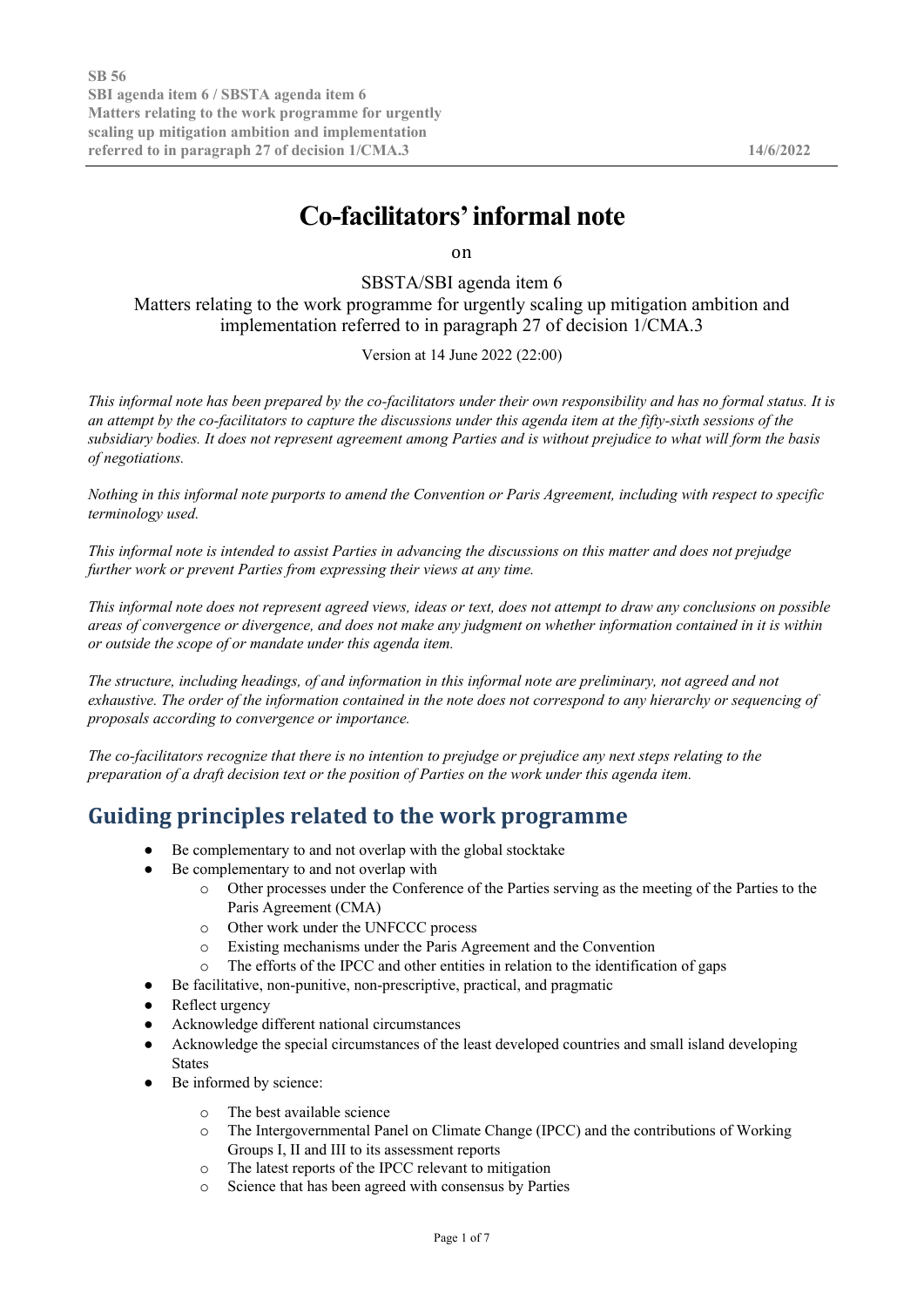- Be based on the principles and provisions of the Convention and the Paris Agreement, including equity and common but differentiated responsibilities and respective capabilities, in the light of different national circumstances
- Be based on the principles and provisions of the Paris Agreement
- Align with the objective of the Convention and the purpose and goals of the Paris Agreement
- Resolve to limit the global temperature increase to 1.5  $^{\circ}$ C above pre-industrial levels, with no overshoot, by reducing greenhouse gas (GHG) emissions by 43 per cent below the 2019 level by 2030
- Resolve to pursue efforts to meet the 1.5 °C temperature goal, as reflected in the Glasgow Climate Pact
- Reflect the need for all Parties to act to keep the 1.5  $^{\circ}$ C temperature limit within reach
- Recognize that, in order to achieve the long-term temperature goal set out in Article 2 of the Paris Agreement, Parties aim to reach global peaking of GHG emissions as soon as possible, recognizing that peaking will take longer for developing country Parties, and to undertake rapid reductions thereafter in accordance with best available science, so as to achieve a balance between anthropogenic emissions by sources and removals by sinks of GHGs in the second half of this century, on the basis of equity, and in the context of sustainable development and efforts to eradicate poverty
- Support Parties in urgently scaling up mitigation ambition and implementation in this critical decade in line with Article 4 of the Paris Agreement
- Recognize that the mitigation ambition of developing countries depends on the provision of finance by developed countries, given the linkages between and interdependence of mitigation ambition and financial ambition
- No renegotiation of the Paris Agreement and no undermining the nationally determined character of nationally determined contributions (NDCs)
- Not result in further obligations and burdens for developing country Parties
- Not result in further obligations for Parties
- Developed country Parties should continue taking the lead by undertaking economy-wide absolute emission reduction targets
- Developing country Parties should continue enhancing their mitigation efforts and are encouraged to move over time towards economy-wide emission reduction or limitation targets in the light of different national circumstances
- Reflect equitable and fair access to sustainable development and the remaining carbon budget
- Be guided by climate justice
- Be guided by just transition towards low-emission, climate-resilient development in the context of sustainable development and efforts to eradicate poverty
- Be informed by the Sustainable Development Goals
- Be inclusive and involve stakeholders
- Give consideration to indigenous and tribal knowledge, protection of the most vulnerable, justice, equitable approaches, and synergies in mitigation and adaptation action

## **Objective**

- To urgently scale up mitigation ambition and implementation in this critical decade in a manner that complements the global stocktake, as referred to in decision 1/CMA.3
- To implement the mandate established in decision 1/CMA.3, paragraph 27
- To implement work in response to mandates arising from decision 1/CMA.3, paragraphs 20–39
- To support Parties in implementing the Paris Agreement, in particular its Article 4
- To focus on NDC implementation
- To facilitate support for developing country Parties for the implementation of Article 4 of the Paris Agreement
- To support Parties in pursuing domestic mitigation measures, as referred to in Article 4, paragraph 2, of the Paris Agreement
- To support Parties that wish to adjust their existing NDC, which they may do at any time with a view to enhancing their level of ambition, as referred to in Article 4, paragraph 11, of the Paris Agreement
- To place Parties collectively on a pathway to achieving the 1.5 °C goal in this decade by reducing GHG emissions by 43 per cent below the 2019 level by 2030
- To close the emissions gap between NDCs and the pathway to the Paris Agreement temperature goal
- To address the emissions gap through the global stocktake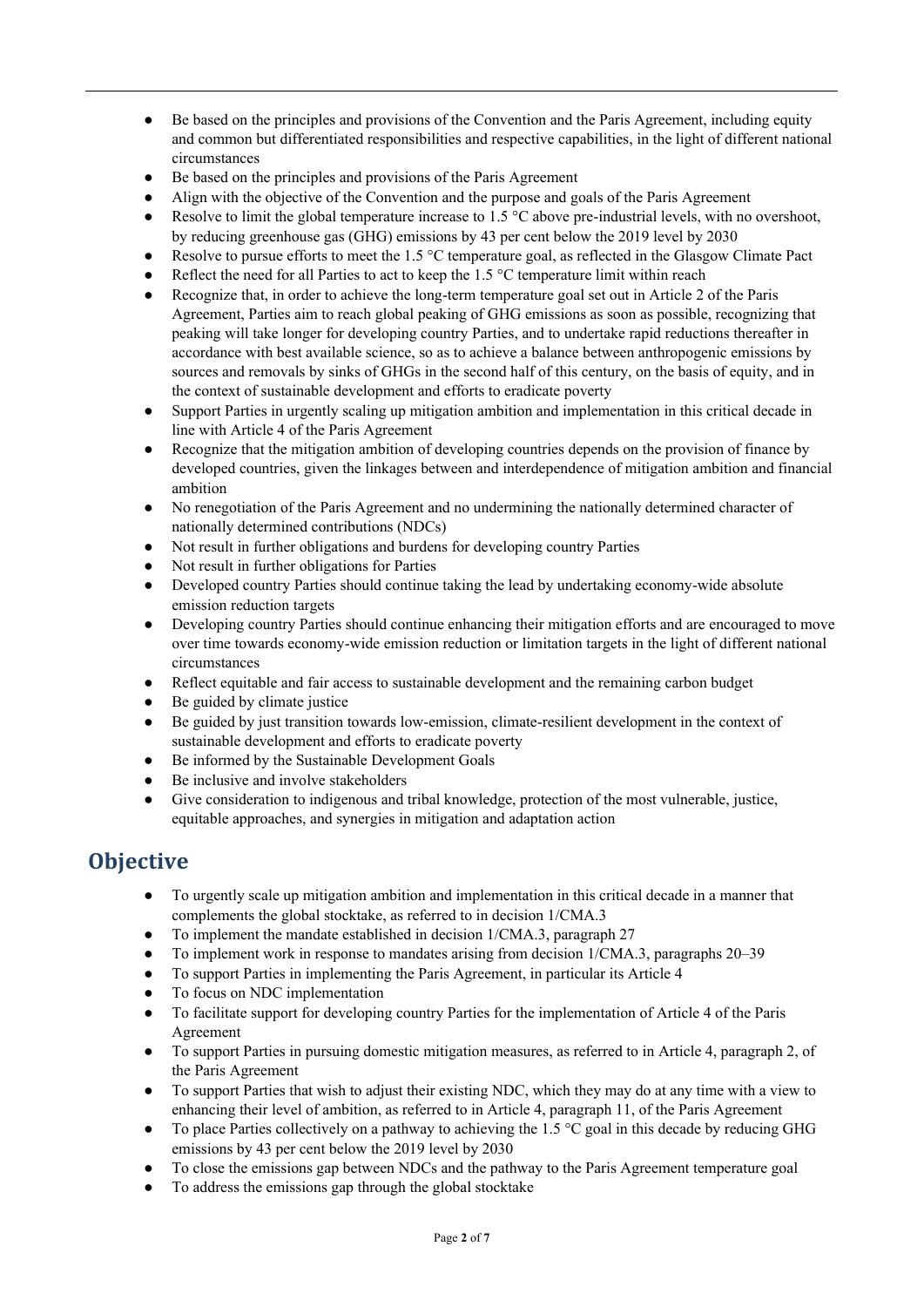- To address all ambition gaps mitigation, adaptation, means of implementation and pre-2020 commitments
- To support Parties in addressing NDC implementation gaps
- To support the identification of opportunities for raising ambition, including mitigation potential
- To support the exchange of best practices and lessons learned related to enhancing support for developing countries
- To urgently scale up financing for implementation, including providing input and facilitating the provision of appropriate finance for developing countries and mobilizing resources for country-driven planning
- To promote just transitions towards low-emission, climate-resilient development in the context of sustainable development and poverty eradication

#### **Outcome**

Urgently scale up mitigation ambition and implementation in this critical decade, including through:

- Placing Parties collectively on a pathway to achieving Article 2 of the Paris Agreement
- Holding the increase in the global average temperature to well below  $2^{\circ}$ C above pre-industrial levels and pursuing efforts to limit the temperature increase to 1.5 °C above pre-industrial levels, recognizing that this would significantly reduce the risks and impacts of climate change
- Placing Parties collectively on a pathway to achieving the 1.5  $\degree$ C goal in this decade
- Informing Parties on how to contribute to achieving the temperature goal of the Paris Agreement
- Implementing NDCs and enabling ambitious climate action
- Enhancing the capacity of Parties to achieve sustainable development
- Increasing the ambition of goals and commitments, and implementing existing goals and commitments
- Enhancing support for developing country Parties for implementing Article 4 of the Paris Agreement, including finance, technology transfer and capacity-building that will enable higher ambition in actions
- Strengthening the link between mitigation and means of implementation
- Improving enabling conditions for mitigation and enhancing support for the development of NDCs
- Providing means of implementation commensurate with mitigation ambition to developing country Parties in this critical decade
- Gaining shared understanding of:
	- o Mitigation ambition
	- o The drivers of, barriers to and challenges of implementation ambition, including those related to all ambition gaps (mitigation, adaptation, financial and other means of implementation, and pre-2020 commitment)
	- $\circ$  The operationalization of the equitable distribution of the carbon budget, taking into account the historical responsibility of developed countries and climate justice
	- o "Carbon colonialism", that is, imposing similar mitigation targets and goals for all Parties by or around mid-century without providing means of implementation for developing countries
- Making political announcements on enhanced NDCs and concrete mitigation actions
- Informing non-Party stakeholders

#### **Scope**

Mitigation ambition and implementation:

- Identification of opportunities
- Identification of challenges and barriers under thematic areas
- Identification of drivers of, barriers to and challenges for mitigation implementation
- Facilitation of NDC implementation
- Exchange of information, knowledge, best practices and lessons learned
- Promotion of actionable solutions
- Enablement of partnerships and collaborations
- Facilitation of mobilization of resources for effective implementation of mitigation actions through making finance flows consistent with a pathway towards low GHG emissions and climate-resilient development
- Identification of approaches to scaling up and enhancing ambition
- Enhancement of NDCs, including sectoral commitments and implementation of policies and measures
- Recognition of finance and technology as enablers of mitigation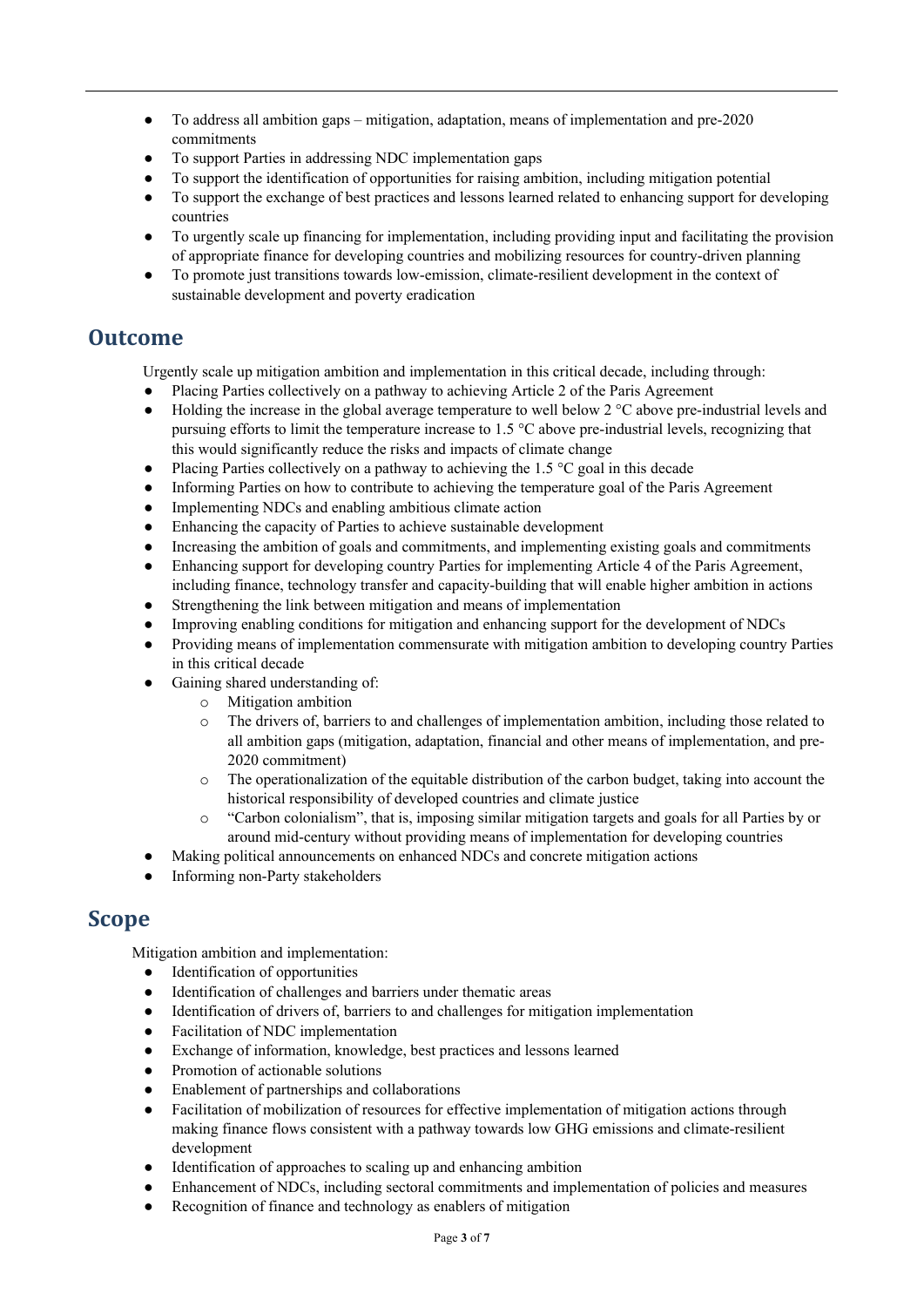- Potential thematic areas to draw on and potential elements of thematic areas, may include but not limited to:
	- o Thematic areas emerging from the contribution of Working Group III to the Sixth Assessment Report of the IPCC
	- o Mitigation pathways from the contribution of Working Group III to the Sixth Assessment Report of the IPCC
	- o IPCC sectors
	- o Thematic areas that do not duplicate the work of the IPCC
	- o Just transitions across different areas
	- o Thematic areas that focus on operationalizing just transition
	- o Thematic areas linked to the Sustainable Development Goals
	- o Elements in decision 1/CMA.3 (e.g. reduction in emissions of gases other than carbon dioxide, transition towards low-emission energy systems, generation of clean power, implementation of energy efficiency measures, phasedown of unabated coal power, phase-out of inefficient fossil fuel subsidies, and protection, conservation and restoration of forests and other terrestrial and marine ecosystems)
	- o Thematic areas consistent with the transition from fossil fuels without carbon dioxide capture and storage (CCS) to very low or zero carbon energy sources, such as renewables, or from fossil fuels with CCS
	- o Thematic areas based on NDCs and long-term low-emission development strategies (LT-LEDS) synthesis reports
	- o Alignment of NDCs with
		- LT-LEDS
		- net zero emission targets
	- o Legal and institutional frameworks supporting the implementation of NDCs and LT-LEDS
	- o Institutional mechanisms to strengthen NDCs
	- o NDC implementation and investment strategies
	- o Modelling to inform climate targets aligned with the Paris Agreement temperature goal
	- o Circular economy
	- o Circularity approaches
	- o Sustainable lifestyles
	- o Article 6 of the Paris Agreement, including good practices in specific policy measures applied domestically
	- o Design of domestic carbon markets
	- o Economic diversification
	- o Impact of response measures
	- o Mitigation co-benefits of adaptation
	- o Real progress of Glasgow Breakthrough work areas
	- o Options for bringing down the green premium associated with low-carbon technologies and facilitating their rapid deployment worldwide (for steel, hydrogen, land transportation, power)
	- o Ambition related to means of implementation and fulfilment of obligations on finance by developed countries
	- o Pre-2020 achievement and gap
	- o Equitable access to sustainable development
	- o Equitable and fair access to the remaining carbon budget
	- o Thematic areas that link mitigation, adaptation, and loss and damage
	- o Thematic areas that do not duplicate topics covered by constituted bodies
	- o Sectoral approach, including a cyclical approach, with the first cycle up until 2024–2025 and the second cycle up until 2028, aligning with the ambitious end of the ranges in the scenarios of the Sixth Assessment Report of the IPCC
	- o Sectoral strategies for NDC achievement
	- o Sectoral benchmark targets and indicators, including for tracking progress, guiding Parties or non-Party stakeholders
	- o Voluntary sectoral targets
	- o No singling out of specific sectors
	- o Benchmarks to assess mitigation progress (e.g. peak emissions, halving of emissions by 2030)
	- o Mitigation potential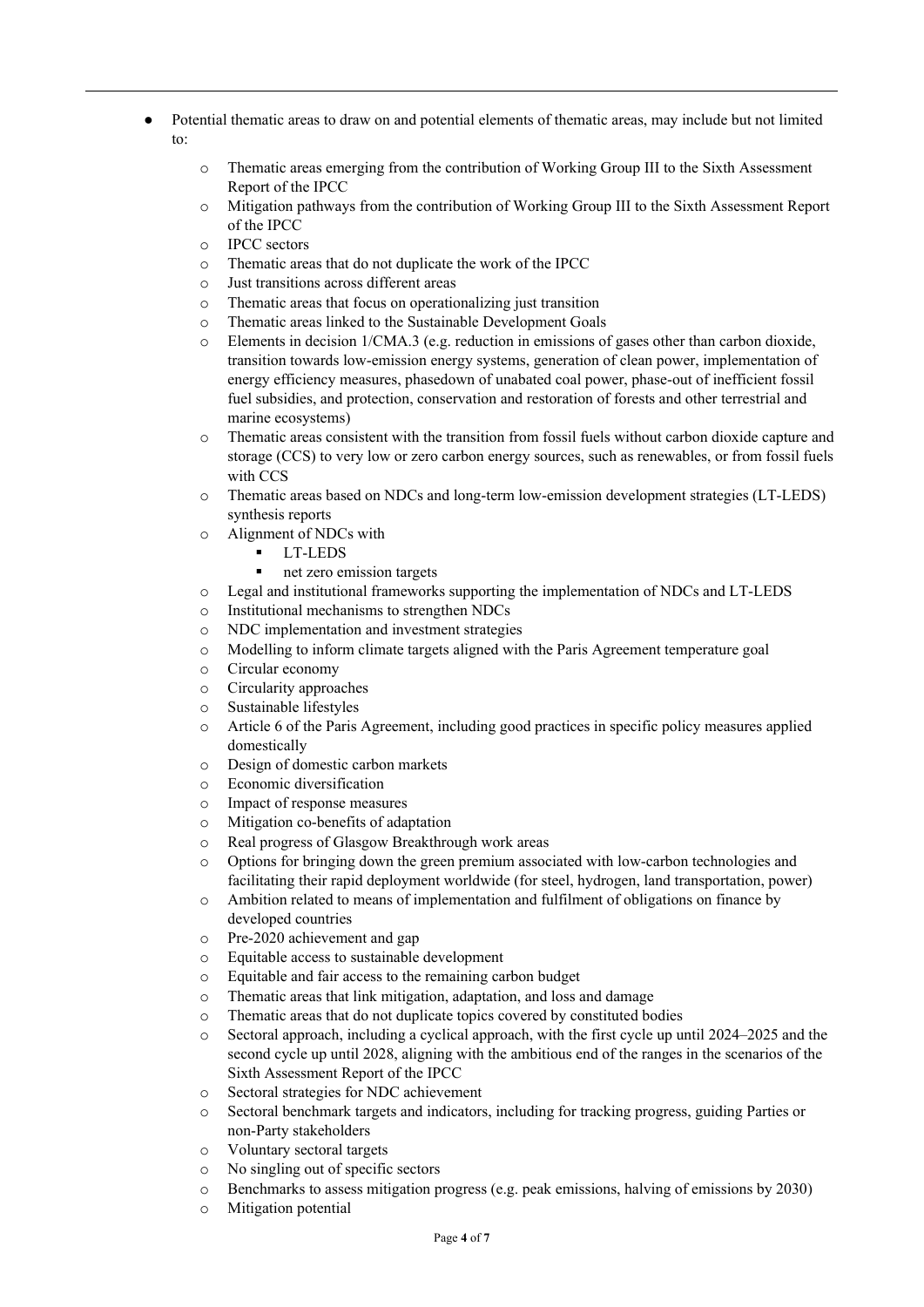- o Global study of mitigation potential to identify least-cost mitigation opportunities
- o Investment by, collaboration with, and perspectives of non-Party stakeholders
- o A menu of actions with flexibility for Parties to decide on specific actions in a nationally determined manner
- o Cosmobiocentric or ecocentric approaches for protecting Mother Earth
- o Actions by subnational governments (e.g. city-to-city collaboration)
- $\circ$  Facilitation and tracking of progress in scaling up ambition and implementation based on the elements contained in the Glasgow Climate Pact
- o Tracking of progress against commitments such as international cooperative initiatives announced by governments and non-Party stakeholders
- o Other

# **Modalities**

- Timeline:
	- o Run from 2022 until 2030
	- o Run from 2023 until at least 2030 with the possibility for extension
	- o One year, from the start of 2023 until the twenty-eighth session of the Conference of the Parties (COP) (November 2023)
	- o Focused plan for next two to three years
	- o No timeline in decision 1/CMA.3
- Review:
	- $\circ$  2024
	- $0.2026$
	- o Aligned with NDC cycle
	- o Biennial
	- o Midterm
	- o No review
- Platform to share experience and knowledge
	- Interactive, intersessional work
- Workshop/Technical dialogue:
	- Two in-session workshops, one during the fifty-eighth sessions of the subsidiary bodies (June 2023) and the other during COP 28 (November 2023)
	- o Four virtual and/or in-person workshops, in-session and/or intersessional workshops, regional workshops
	- o Several virtual and/or in-person workshops, in-session and/or intersessional workshops, regional workshops
	- o Workshops potentially held in conjunction with regional climate weeks
	- o Workshops potentially held in conjunction with relevant events such as the sessions of the Assembly of the International Renewable Energy Agency
	- o Workshops not to be held in conjunction with events outside the UNFCCC process
- The last technical discussion for the year to take place early enough to allow for a summary to be prepared and made available as an input to the CMA session in the same year
- Participation of Parties
- Participation of government officials from relevant line ministries
- Non-Party stakeholder participation:
	- o Marrakech Partnership for Global Climate Action high-level champions
	- o Sub-national governments
	- o Intergovernmental organizations
	- o Business community
	- o Research community
	- o Initiatives, including Climate Action Pathways, 2030 Breakthroughs, Race to Zero and Race to Resilience
	- o Practitioners to lead technical discussions
	- o Stakeholder participation is not to shift responsibility from Parties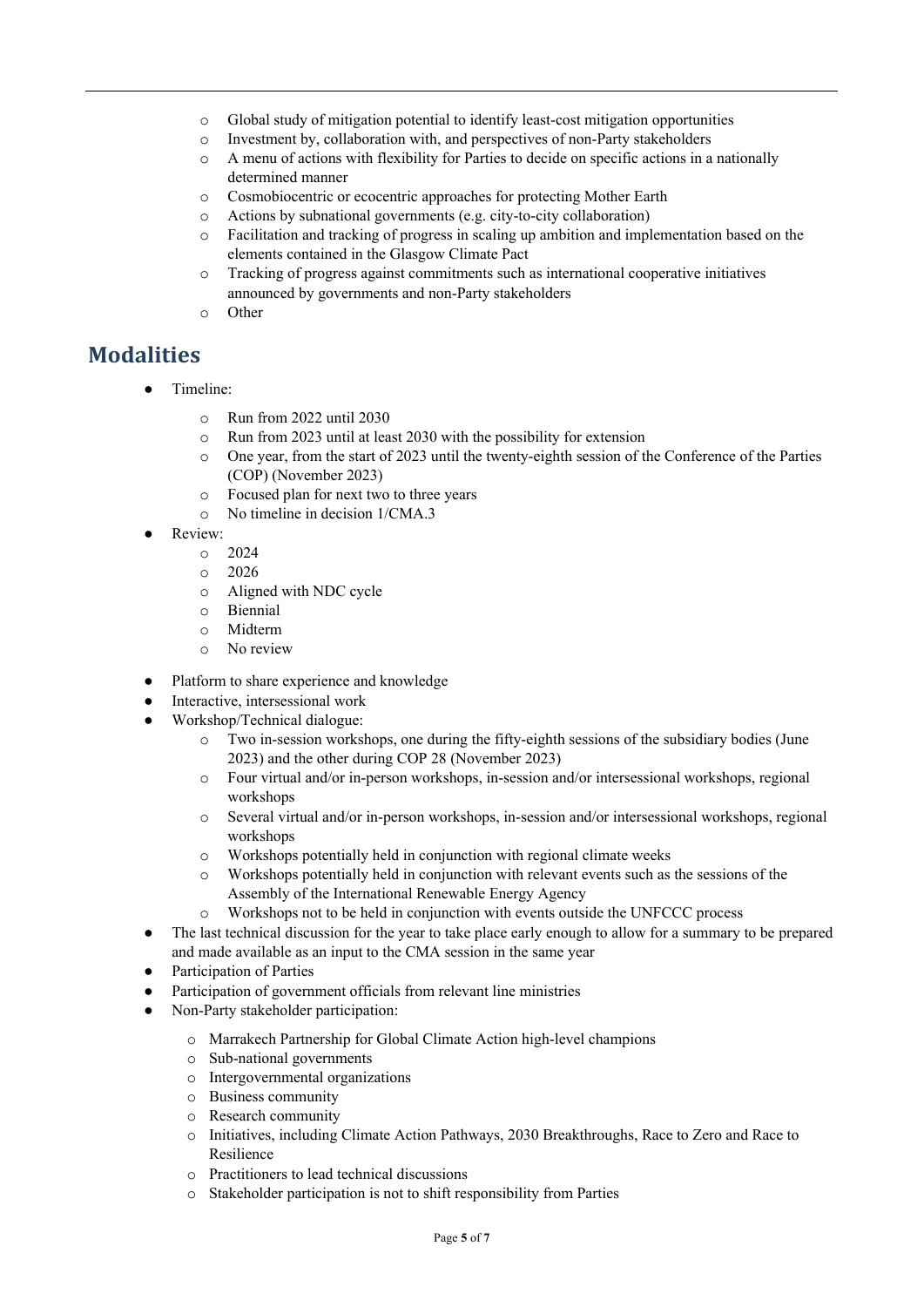- o Finance providers such as multilateral development banks
- Monitoring progress of the work programme

#### **Institutional arrangements**

- Independent technical process supported by the subsidiary bodies
- Work programme jointly under the Subsidiary Body for Scientific and Technological Advice (SBSTA) and Subsidiary Body for Implementation (SBI)
- Arrangements for chairing the work programme:
	- o Appointed Co-Chairs
	- o COP Presidency
	- o Subsidiary body Chairs
- $\bullet$  Define who is/are responsible to prepare report(s)
- Define who is/are responsible to set thematic work areas
- Link to high-level ministerial round table on pre-2030 ambition
- High-level ministerial round table on pre-2030 ambition to guide the work programme in a transparent manner and monitor accountability
- No link to the high-level ministerial round table on pre-2030 ambition
- Link to high-level champions of the Marrakech Partnership for Global Climate Action
- Link to a new committee to urgently scale up mitigation ambition and implementation in this critical decade

#### **Inputs**

- Submissions:
	- o Parties
		- o non-Party stakeholders (e.g. Marrakech Partnership for Global Climate Action, subnational governments, business community, research community, intergovernmental organizations)
- Inputs from:
	- o Other work under the UNFCCC process
	- o The global stocktake (i.e. its findings as inputs)
	- o The Marrakech Partnership for Global Climate Action high-level champions
	- o The IPCC
	- o IPCC Working Group III
	- o Relevant scientific bodies
	- o Relevant organizations
	- o Initiatives
- Submissions and other inputs from non-Party stakeholders to be coordinated by Parties
- NDC synthesis report
- LT-LEDS synthesis report
- National communications, biennial reports, biennial update reports, biennial transparency reports and national inventory reports
- Outcomes of the high-level ministerial round table on pre-2030 ambition
- CMA decisions
- An IPCC technical report on high-emitting sectors (i.e. request the IPCC to produce the report)
- Inputs not to be duplicated with the global stocktake

## **Outputs**

- Summary report(s) of the work programme to inform the global stocktake
- Summary report(s) of the work programme on opportunities for implementation and for enhancing NDCs
- Summary report of the work programme, with no legal status, used at the discretion of Parties as guidance for best practices
- Summary report(s) of the work programme outputs as an input to the high-level ministerial round table on pre-2030 ambition